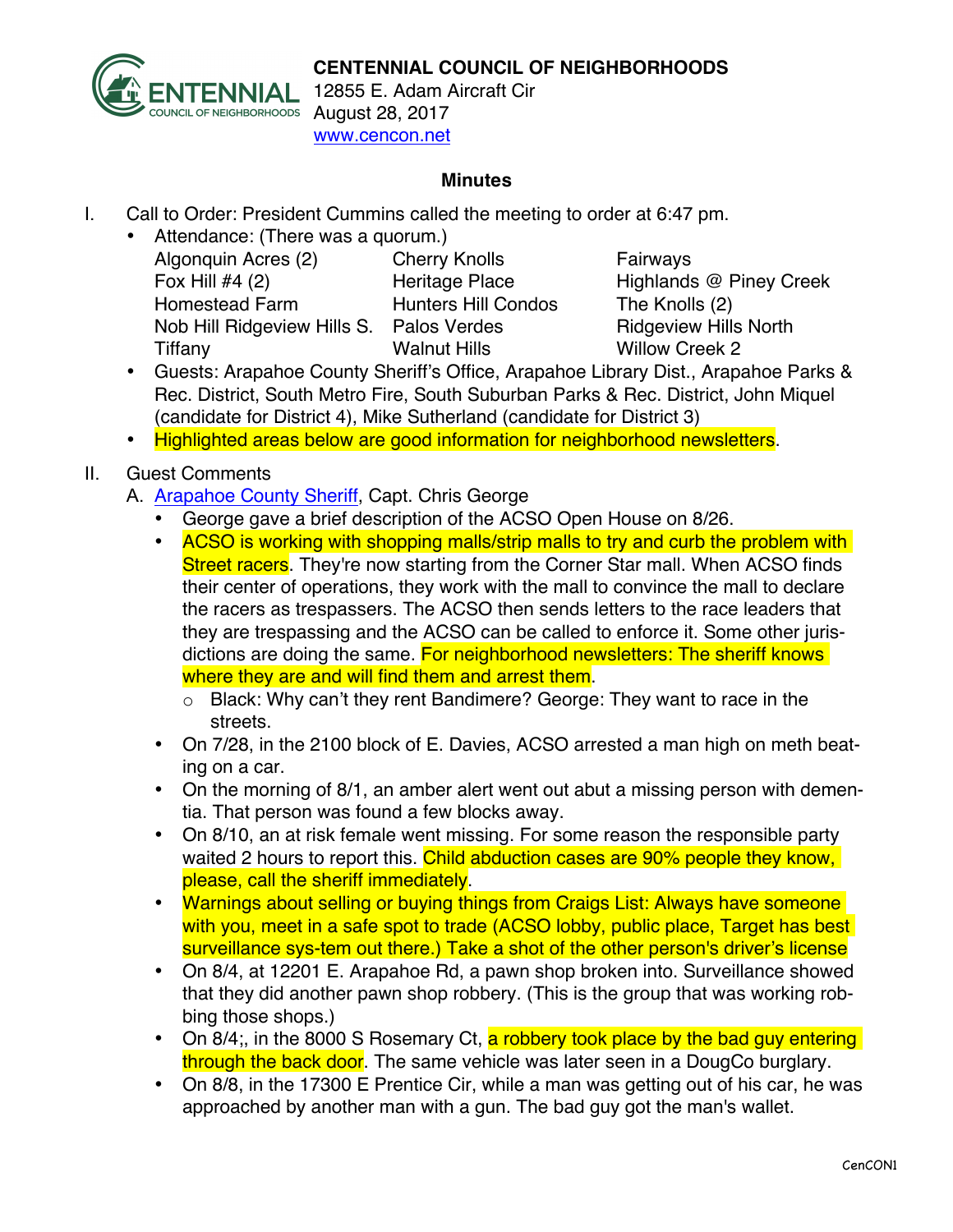- On 8/9, in the 13300 block of E Arapahoe, at 5pm. there was an attempted bank robbery. The robber got no money, because it had already been put away. The man escaped.
- On 8/13, the State Park homicide, it was determined to be a hit. The suspect was caught at a gas station.
- On 8/18, in the 5200 block of S. Perth Pl., a group was caught making hash oil. The ASCO found 50-gallon drums of butane. This would have made a spectacular explosion. (Watch for homes where something's just not right, a lot of brief activity, people coming and going quickly. See something, say something.
- On 8/25, in the 900 E. Easter Wy. A police officer had left all of his equipment in his car and it was stolen: gun, badge, ammo.
- Doerr: I haven't seen any of the new, black ACSO cars, yet. George: We'll be doing all of our cars in 3 years (Ford Interceptor), 1/3 of them are already done.
- Top crash locations in City
	- o 9300-9900 east block of Dry Creek Rd., rush hours (Chester/Dry Creek)
	- $\circ$  7500-7600 I-25 Dry Creek overpass/I25 in both directions
	- $\circ$  8299 S. Chester rush hours
	- $\circ$  7900 S. Parker Rd rush hours
	- $\circ$  6200 S. Parker Rd rush hours
- Martellaro (?): Will the Sheriff enforce folks running yellow lights? George: It's not illegal to run a yellow light, do whatever is safe.
- B. [Arapahoe Library District,](http://www.arapahoelibraries.org/) Holly Whelan
	- There will be training for ALD staff on Tues. morning on dementia awareness. The library has several accessibility tools that librarians can take to senior groups/ places. At the CenCON meeting, Whelan shared a clockwork cat that acted just like a real cat.
		- $\circ$  Arapahoe Libraries offers a variety of assistive devices for patrons to use at the library or to check out and try at home. The devices available can assist with reading, listening to books and even mobility challenges.
		- o For example, book holders, copy projection devices and word and video magnifiers can make reading your favorite book or magazine more accessible. For those who prefer listening to audiobooks, Bluetooth speakers and compact disc players are also available to check out.
		- $\circ$  Other assistive devices available to use while visiting the library include largeprint keyboards, mobility cruisers and personal amplifiers.
		- o For more information, visit the website.
	- Sept. is Digital & Internet Safety month.
		- o Katie L. Greer, a nationally recognized expert on internet/digital safety & technology. On 9/12, Tues., 4-5 pm at Smoky Hill Lib., she will do a children's program, "Let's Talk Safety", 4-5 pm, she'll empower your children to make responsible choices as they become more interested in online gaming, apps and social media. For children ages 8 - 12 Register at: [arapahoelibraries.org/digital](http://www.arapahoelibraries.org/digital-safety)[safety](http://www.arapahoelibraries.org/digital-safety)
		- o Greer will also present an adults only program that evening, 7 8:30 pm. She'll help adults navigate these complicated digital waters, share trends, and discuss what's next on the horizon when it comes to children and technology. Register at the web address mentioned above.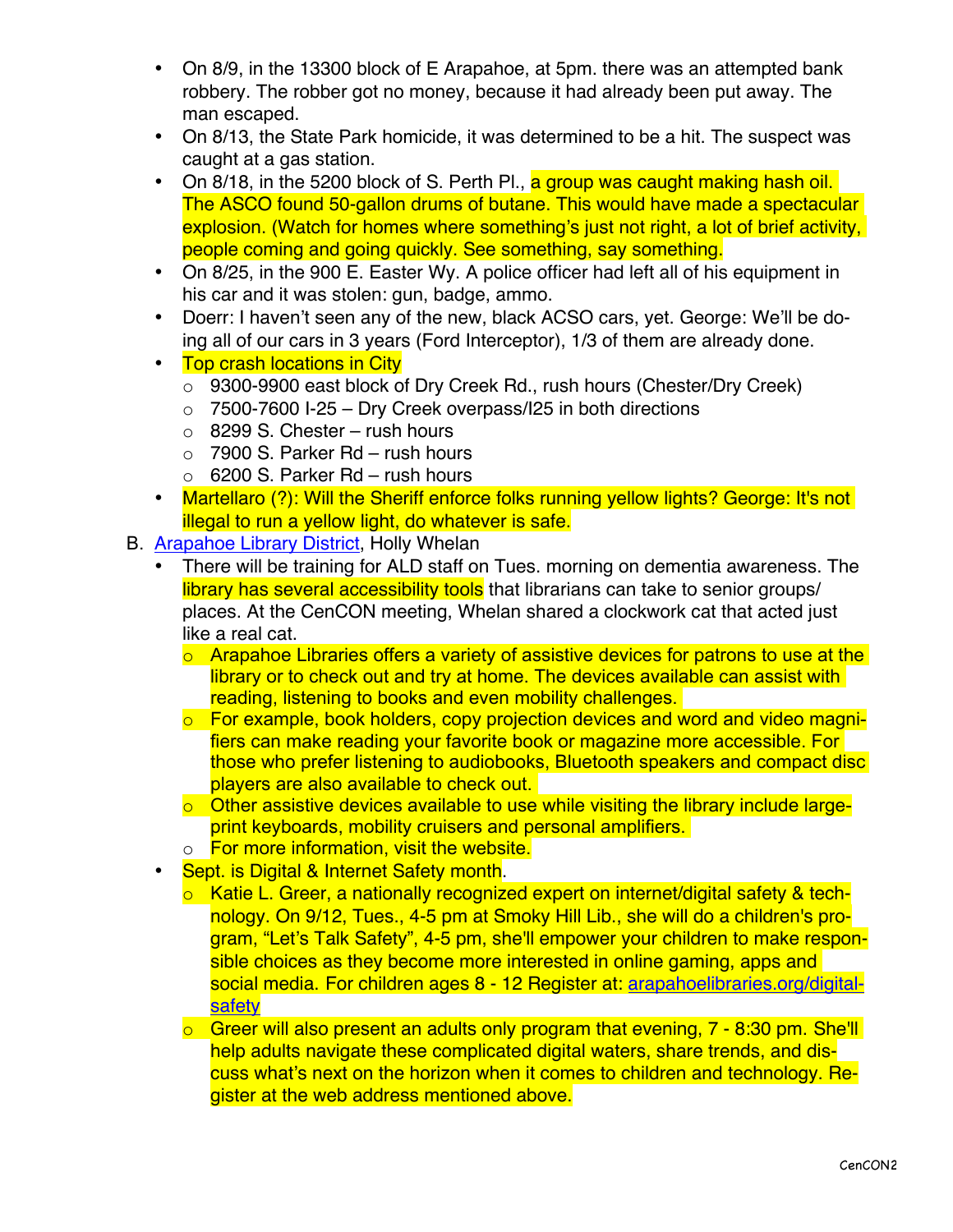- 9/7-10 are the dates for the Koelbel Used Book Sale run by the Friends of Arapahoe Libraries. Sunday is bag day, ALD supplies the bag and \$7 for everything you can get in it. 40,000 books, media, & collectibles will be on the tables. More info can be found on the website.
- C. [Arapahoe Park & Rec District,](http://www.aprd.org) Delos Searle, Asst. District Manager, Arapahoe Parks & Rec District
	- Please, see the APRD flyers linked below the minutes.
	- Flyer: Trails Rec. Center is holding a 3-on-3 basketball tournament on 9/9.
	- Flyer: There will be a series of programs on how to live with chronic pain at Trails
	- Flyer: Health Fitness fair, 9/16 (Trails)
	- There will be a Touch-a-Truck event on 10/14 at Spring Creek Park, 4001 S. Himalaya Wy., 10 am - 1 pm at Trails.
	- Flyer: 8<sup>th</sup> Annual Trails Trek 5K Family Run/Walk will take place at Piney Creek Hollow Park. Portion of the money raised will go to Parker Valley Hope & Aurora **Youth Options.**
	- APRD just completed Trails' annual maintenance, they brought in some new equipment.
	- There is a new project between Himalaya & Quincy, Mesa Open Space. It will widen the trail, put the creek back where it should be.
- D. Fire Districts, Chief Kevin Milan, South Metro Fire
	- Cunningham Fire, [Littleton Fire,](http://www.littletongov.org/fire) [South Metro Fire](http://www.southmetro.org)
	- South Metro's Station 32, (Orchard & Quebec) should break ground in Oct. 19 recruits just graduated from Fire Academy and second Academy is underway, and hiring has just opened for a spring, 2018, Academy. South Metro has sent a swift water team to help in Houston.
	- Cunningham was just reaccredited.
	- On 10/7, Cunningham will have their annual Fire Prevention Open House & Pancake Breakfast, 16758 E Smoky Hill Rd., 9 am - noon.
	- Please, check fire district websites for back to school safety information.
	- Littleton will be receiving a tower truck shortly.
	- Consolidation between Cunningham & South Metro is still moving forward. Both boards have expressed their desire to do so. The Littleton Board and its partners still have some questions to be answered.
	- Blum: Will consolidation lead to layoffs? Milan: Probably not, there are lots of retirements coming up.
- E. [South Suburban Park & Rec District,](http://www.SSPR.org) Jamie DeBartolomeis
	- Yappy Hour for dogs at Holly Pool will be 9/9, 3-7 pm. Check the website for more info.
	- The City and SSPRD will be having a free Chipping & Mulch event at 7272 S. Eagle St. and Willow Spring Service Center (on S. Holly St.): 9/30, 8 am - noon (free mulch available year 'round).
	- On 9/13, the SSPRD Board will have its final hearing on their budget: 7 pm at Goodson Rec. Center.
	- The trail through Highlands 460 has been upgraded.
	- SSPRD will have 2 ballot items on the November ballot. One will be to extend the existing 3 mill levy (2010, 2014). The second is a bond issue for parks, trails, & facilities.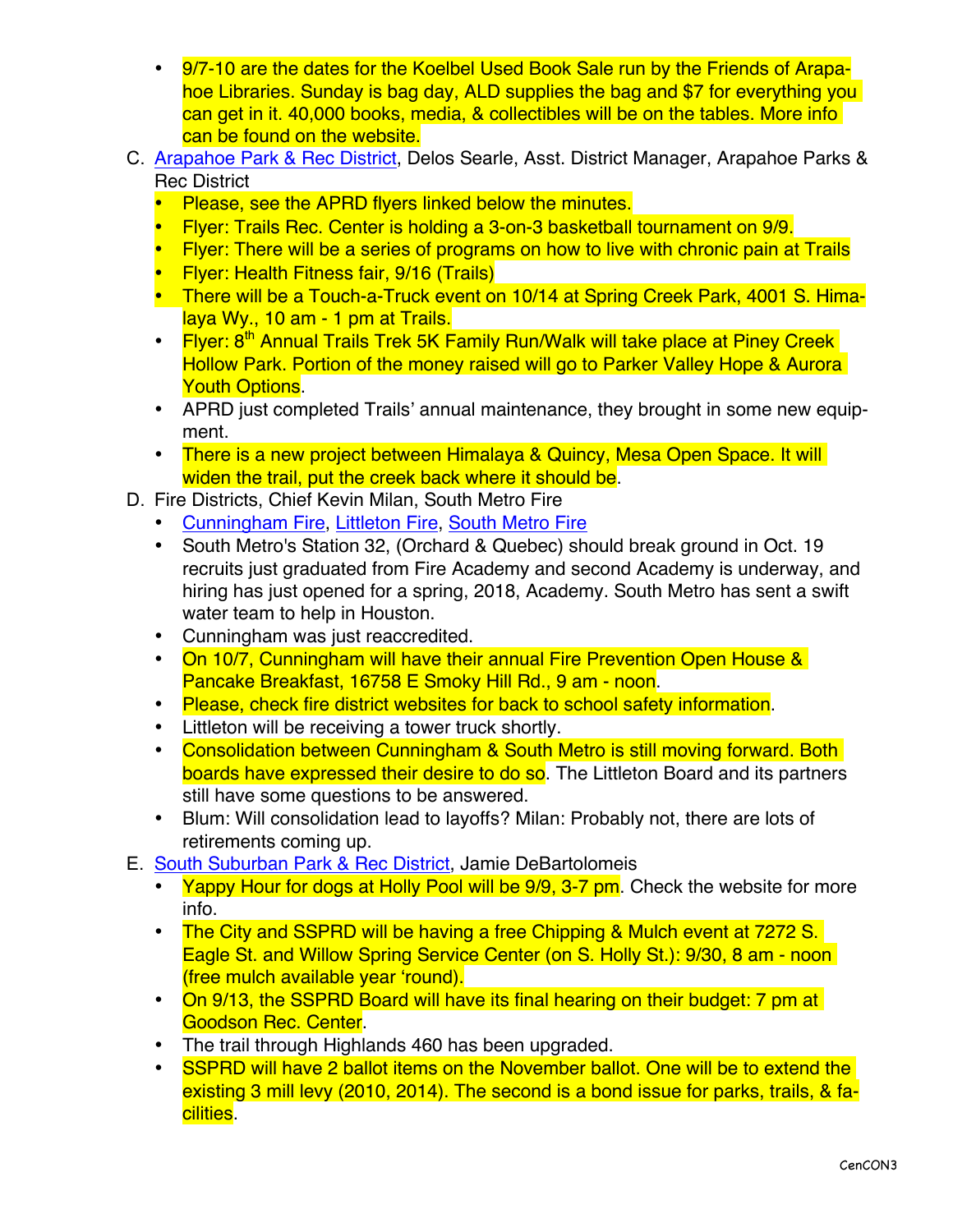- F. [City of Centennial](http://www.centennialco.gov)
	- The City will have elections for 5 seats this Nov.: Kathy Turley (Dist. 1); Doris Truhlar, Tammy Maurer, Nancy Nickless, Bennett Rutledge (Dist. 2); Mike Sutherland (Dist. 3, unopposed); John Miquel, Marlo Alston, Charlette Fleming (Dist. 4); and C.J. Whelan & Stephanie Piko (Mayor). CenCON hopes to have a Candidate Forum at their Sept. 25 meeting.
- III. **Piney Creek Stream Restoration,** Paul Danley, [Southeast Metro Stormwater Authority](http://www.SEMSWA.org) Engineering & Construction Manager
	- Danley gave a very informative presentation on all that SEMSWA can do and for which its responsible.
- IV. CenCON Business
	- A. President's report, Gerry Cummins
		- Cummins attended the grand opening of the SSPR Golf Course clubhouse.
		- Travis Baumgart (The Knolls, 303-766-5798, [travis.baumgart@gmail.com](mailto:travis.baumgart@gmail.com)). He is looking for people to join a committee to work on bike/pedestrian safety. Contact him to join.
	- B. Secretary, Andrea Suhaka
		- A motion was made, seconded, and approved unanimously to approve the minutes as corrected. (Doerr/Wilson)
		- Knolls woman: Andy Firestine, at the City, is conducting a traffic safety study on Colorado Blvd.
	- C. Treasurer's report, Henry Blum
		- Checking Account at Wells Fargo Bank, Smoky Hill Branch.
		- Balance forward from 6/26/17 report \$3,591.57

| Income:                  | Dues deposited*      | 90.00      |
|--------------------------|----------------------|------------|
| Expenses:                | Field trip:          |            |
|                          | Andrea Suhaka        | (161.37)   |
|                          | Rhonda Livingston    | (29.84)    |
|                          | <b>Gerry Cummins</b> | (23.09)    |
| Account balance, 8/28/17 |                      | \$3,467.27 |

\*Greenfield Master HOA, Park View Highlands, Smoky Ridge Maintenance Assoc.

- V. 2<sup>nd</sup> Vice President, Plans since July 1, Tammy Maurer
	- Planning & Zoning Commissioners Andrea Suhaka & Mike Sutherland left the room before this discussion.
	- Plan Comments are linked below.
	- Strawberry Hill Office Park, 3939 E Arapahoe Rd.: one of the office buildings located at the NW corner of Arapahoe Rd. & Colorado Blvd. would like to add a 3rd floor to their current structure. There are no changes to parking area or other buildings. The 3rd floor would be used for a conference room.
	- Encompass Business Park Final Plat & Site Plan, E. Easter & Blackhawk St.: this is a proposal to construct a 106,000 sf industrial building. The area is currently zoned industrial and the property is vacant land. Office & warehouse uses will occupy this building. Expect to provide 189 parking spaces (138 required). Expected height is 45'.